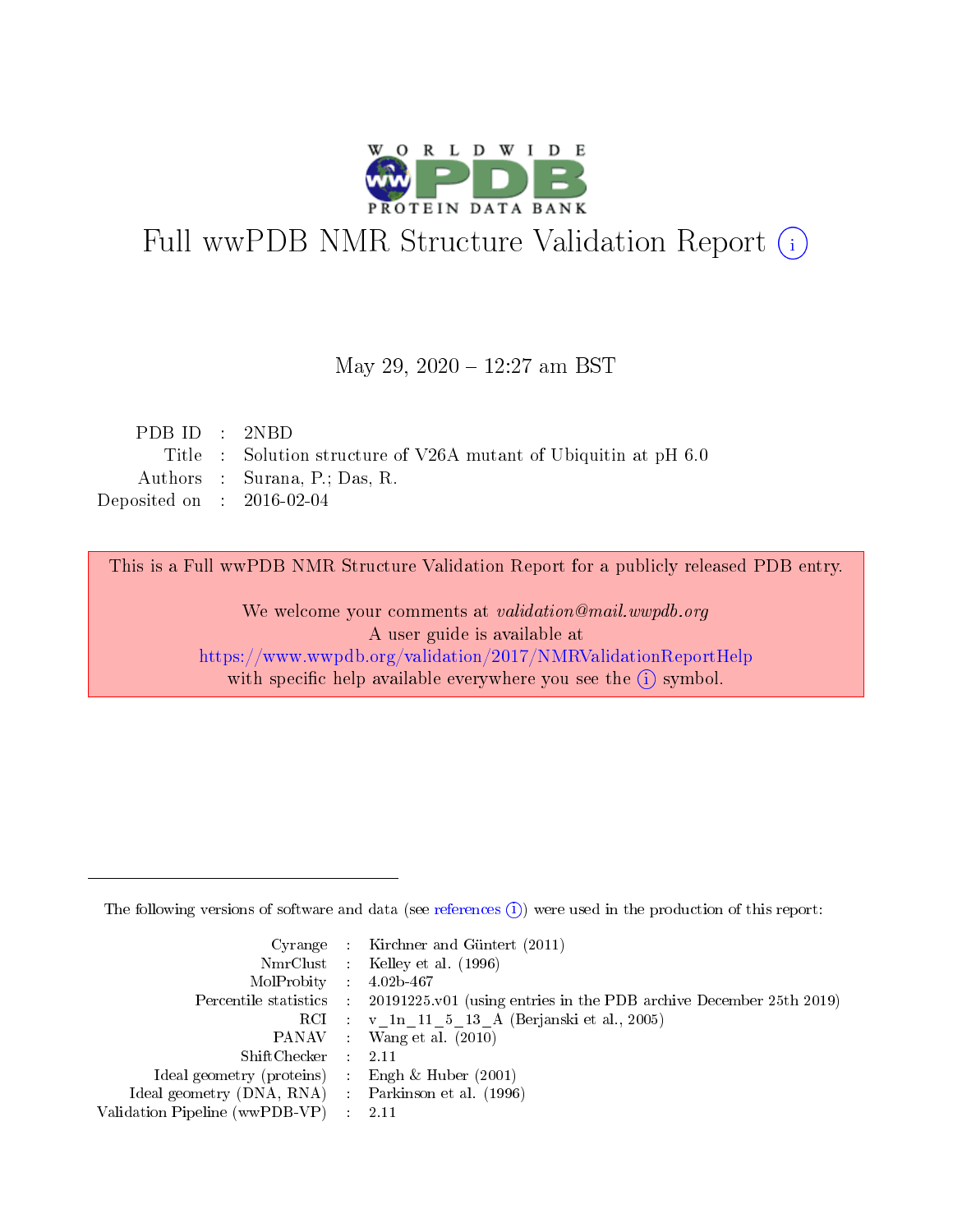# 1 [O](https://www.wwpdb.org/validation/2017/NMRValidationReportHelp#overall_quality)verall quality at a glance  $(i)$

The following experimental techniques were used to determine the structure: SOLUTION NMR

The overall completeness of chemical shifts assignment is 72%.

Percentile scores (ranging between 0-100) for global validation metrics of the entry are shown in the following graphic. The table shows the number of entries on which the scores are based.



| Metric                | <u>oo nong ang ma</u><br>$(\#\text{Entries})$ | $\pm$ , $\pm$ , $\pm$ , $\pm$ , $\pm$ , $\pm$ , $\pm$ , $\pm$ , $\pm$ , $\pm$ , $\pm$ , $\pm$ , $\pm$ , $\pm$ , $\pm$ , $\pm$ , $\pm$ , $\pm$ , $\pm$ , $\pm$ , $\pm$ , $\pm$ , $\pm$ , $\pm$ , $\pm$ , $\pm$ , $\pm$ , $\pm$ , $\pm$ , $\pm$ , $\pm$ , $\pm$<br>$(\#Entries)$ |
|-----------------------|-----------------------------------------------|--------------------------------------------------------------------------------------------------------------------------------------------------------------------------------------------------------------------------------------------------------------------------------|
| Clashscore            | 158937                                        | 12864                                                                                                                                                                                                                                                                          |
| Ramachandran outliers | 154571                                        | 11451                                                                                                                                                                                                                                                                          |
| Sidechain outliers    | 154315                                        | 11428                                                                                                                                                                                                                                                                          |

The table below summarises the geometric issues observed across the polymeric chains and their fit to the experimental data. The red, orange, yellow and green segments indicate the fraction of residues that contain outliers for  $>=3, 2, 1$  and 0 types of geometric quality criteria. A cyan segment indicates the fraction of residues that are not part of the well-defined cores, and a grey segment represents the fraction of residues that are not modelled. The numeric value for each fraction is indicated below the corresponding segment, with a dot representing fractions  $\epsilon = 5\%$ 

| Mol | ${\bf Chain}$ | Length | Quality of chain |     |    |    |  |  |
|-----|---------------|--------|------------------|-----|----|----|--|--|
|     |               | 76     | 49%              | 37% | 5% | 9% |  |  |

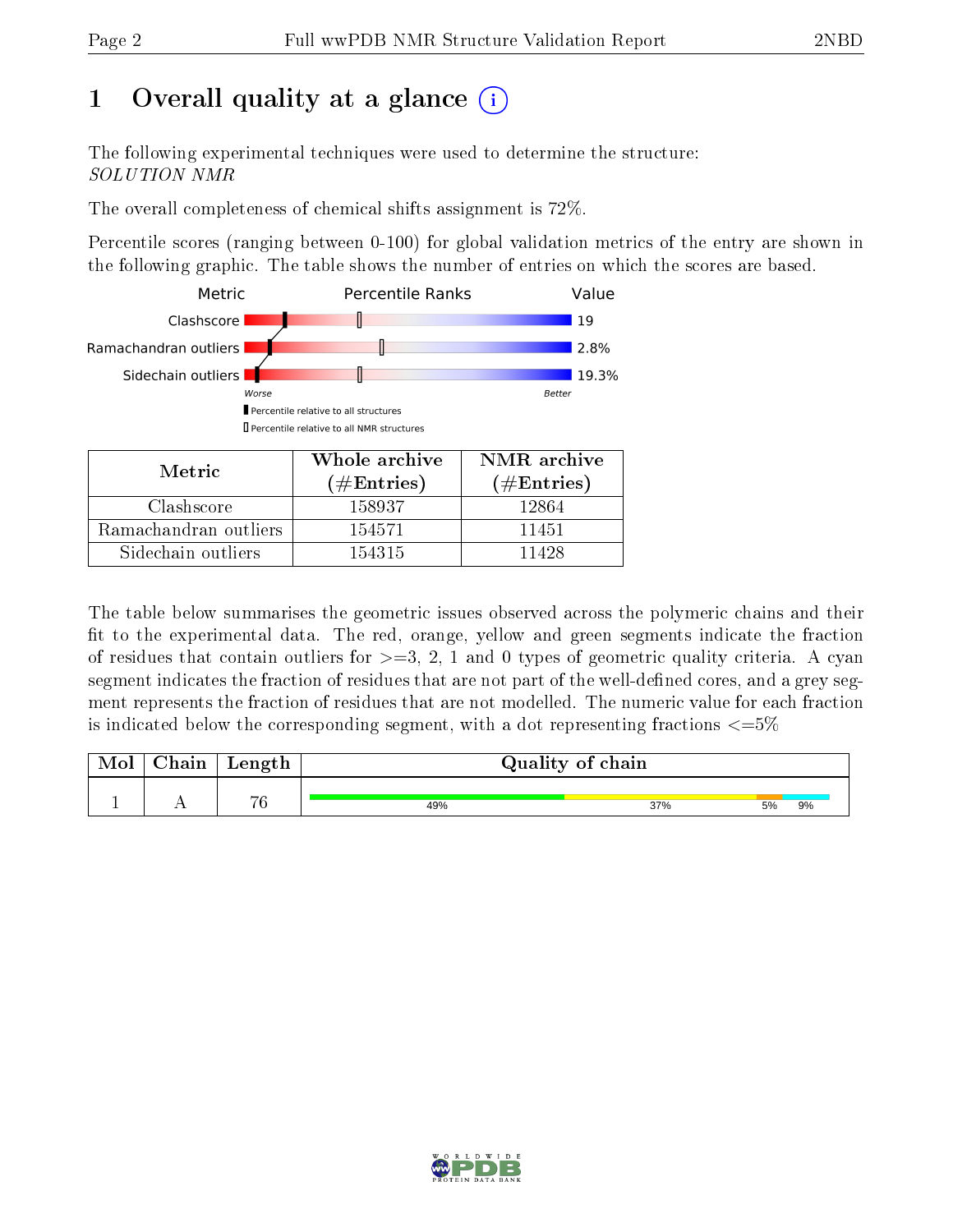# 2 Ensemble composition and analysis  $(i)$

This entry contains 20 models. Model 4 is the overall representative, medoid model (most similar to other models). The authors have identified model 1 as representative, based on the following criterion: lowest energy.

The following residues are included in the computation of the global validation metrics.

| Well-defined (core) protein residues |                                                         |                                    |  |  |  |
|--------------------------------------|---------------------------------------------------------|------------------------------------|--|--|--|
|                                      | . Well-defined core $\mid$ Residue range (total) $\mid$ | Backbone RMSD $(A)$   Medoid model |  |  |  |
|                                      | A:3-A:71 $(69)$                                         | $0.18\,$                           |  |  |  |

Ill-defined regions of proteins are excluded from the global statistics.

Ligands and non-protein polymers are included in the analysis.

NmrClust was unable to cluster the ensemble.

Error message: Inconsistent models

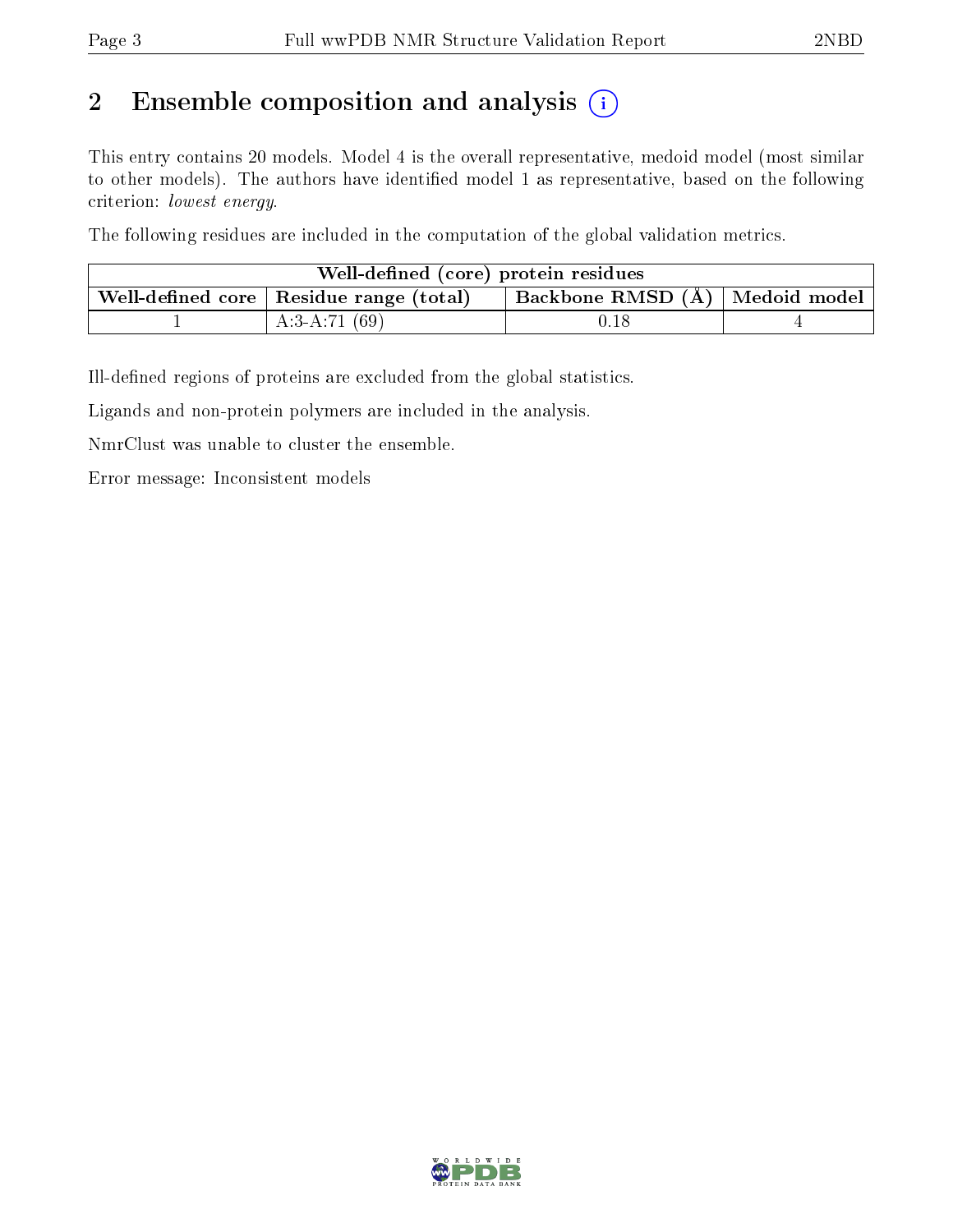# 3 Entry composition (i)

There is only 1 type of molecule in this entry. The entry contains 1225 atoms, of which 625 are hydrogens and 0 are deuteriums.

Molecule 1 is a protein called entity.

| Mol | Chain   $Residues$ | Atoms       |       |     |       |  | race |  |
|-----|--------------------|-------------|-------|-----|-------|--|------|--|
|     |                    | $\rm Total$ |       | H   |       |  |      |  |
|     | 76                 | 1225        | - 376 | 625 | - 105 |  |      |  |

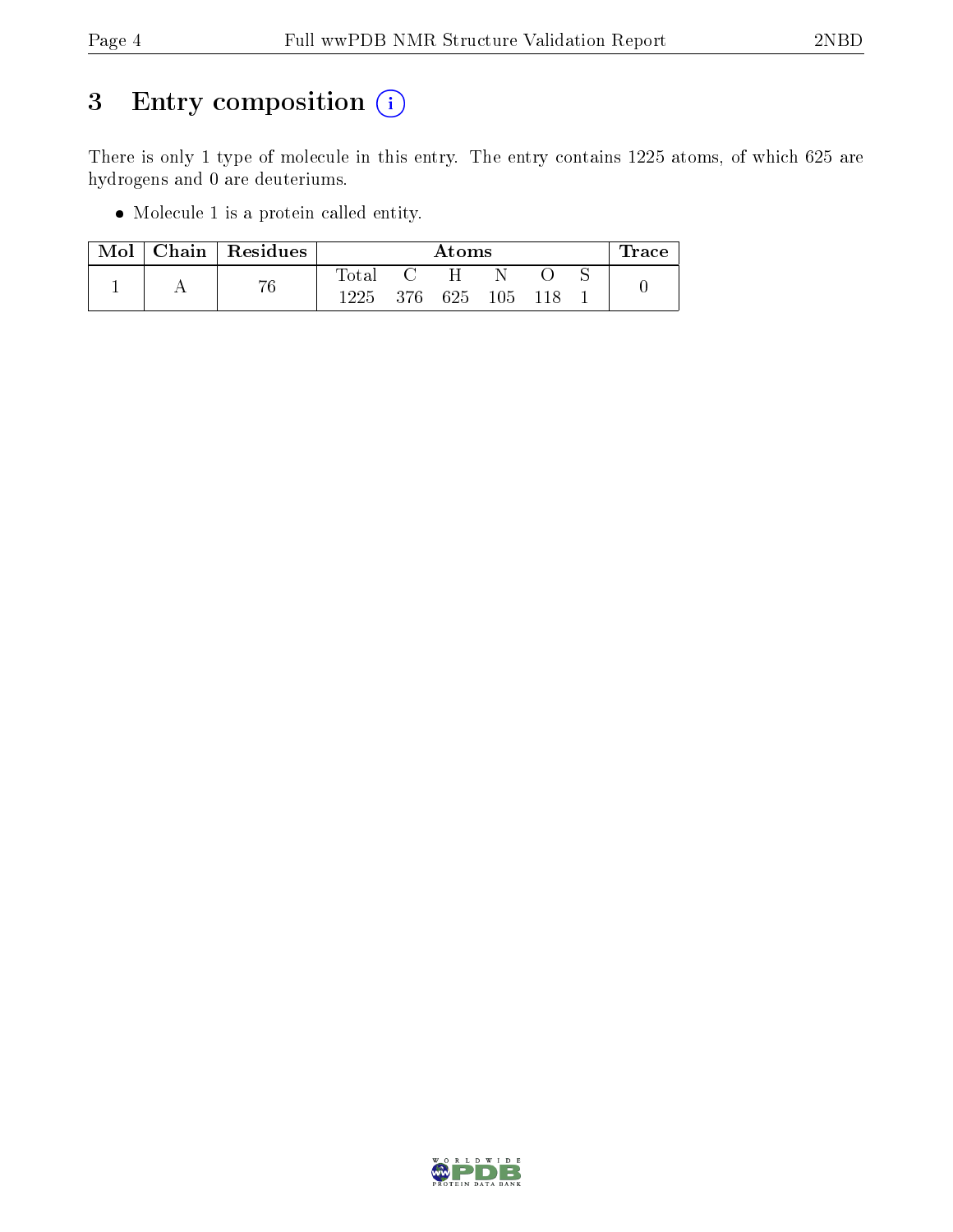# 4 Residue-property plots  $\binom{1}{1}$

# <span id="page-4-0"></span>4.1 Average score per residue in the NMR ensemble

These plots are provided for all protein, RNA and DNA chains in the entry. The first graphic is the same as shown in the summary in section 1 of this report. The second graphic shows the sequence where residues are colour-coded according to the number of geometric quality criteria for which they contain at least one outlier: green  $= 0$ , yellow  $= 1$ , orange  $= 2$  and red  $= 3$  or more. Stretches of 2 or more consecutive residues without any outliers are shown as green connectors. Residues which are classified as ill-defined in the NMR ensemble, are shown in cyan with an underline colour-coded according to the previous scheme. Residues which were present in the experimental sample, but not modelled in the final structure are shown in grey.

• Molecule 1: entity



# 4.2 Scores per residue for each member of the ensemble

Colouring as in section [4.1](#page-4-0) above.

## 4.2.1 Score per residue for model 1

• Molecule 1: entity



## 4.2.2 Score per residue for model 2



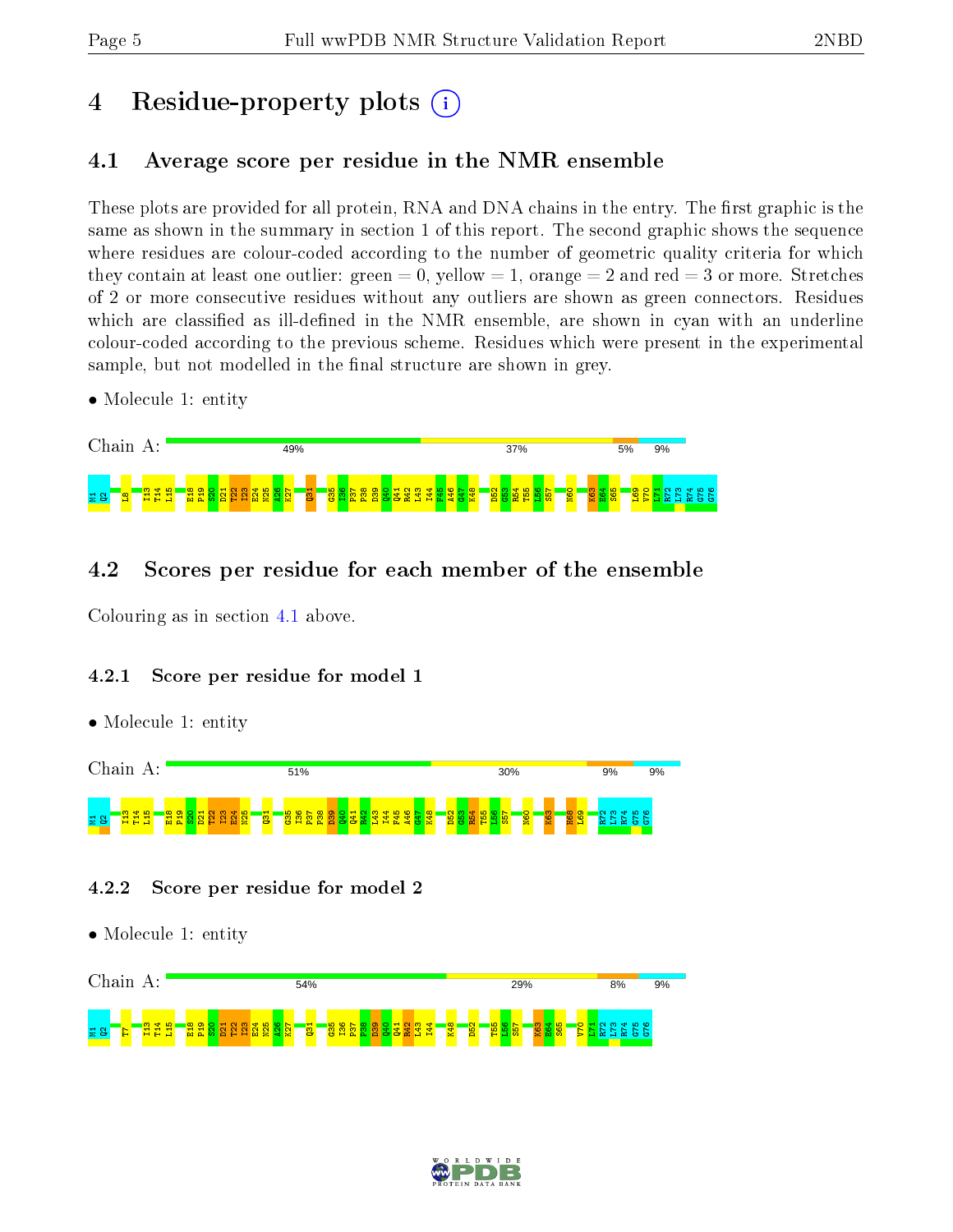#### 4.2.3 Score per residue for model 3

• Molecule 1: entity



### 4.2.4 Score per residue for model 4 (medoid)

• Molecule 1: entity



#### 4.2.5 Score per residue for model 5

• Molecule 1: entity

| Chain<br>А:                                                                                             | 17%                                                                                             | 8%<br>9% |  |
|---------------------------------------------------------------------------------------------------------|-------------------------------------------------------------------------------------------------|----------|--|
| $\mathbf{H}$<br><b>CH 10</b><br>ம<br>ത<br>$\sim$<br>m<br>불음<br>2.<br>м<br>р.<br>н<br>н<br>m<br>. .<br>÷ | <b>B</b><br><b>T55</b><br><b>85</b><br>R42<br>L43<br><b>E51</b><br>က္<br>ന<br>ം<br>$\sim$<br>÷. |          |  |

## 4.2.6 Score per residue for model 6

• Molecule 1: entity



#### 4.2.7 Score per residue for model 7



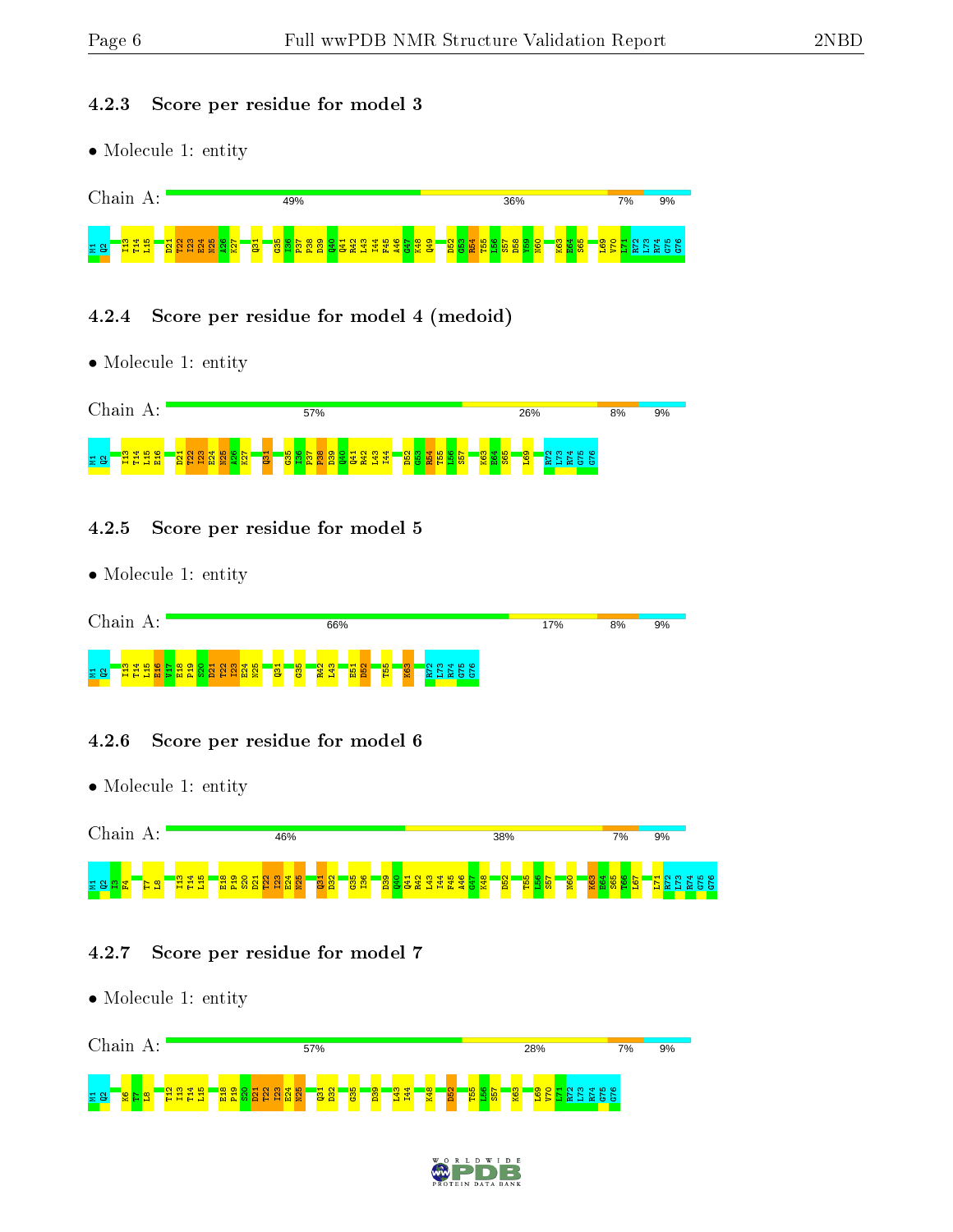#### 4.2.8 Score per residue for model 8

• Molecule 1: entity



### 4.2.9 Score per residue for model 9

• Molecule 1: entity



#### 4.2.10 Score per residue for model 10

• Molecule 1: entity



## 4.2.11 Score per residue for model 11

• Molecule 1: entity



#### 4.2.12 Score per residue for model 12



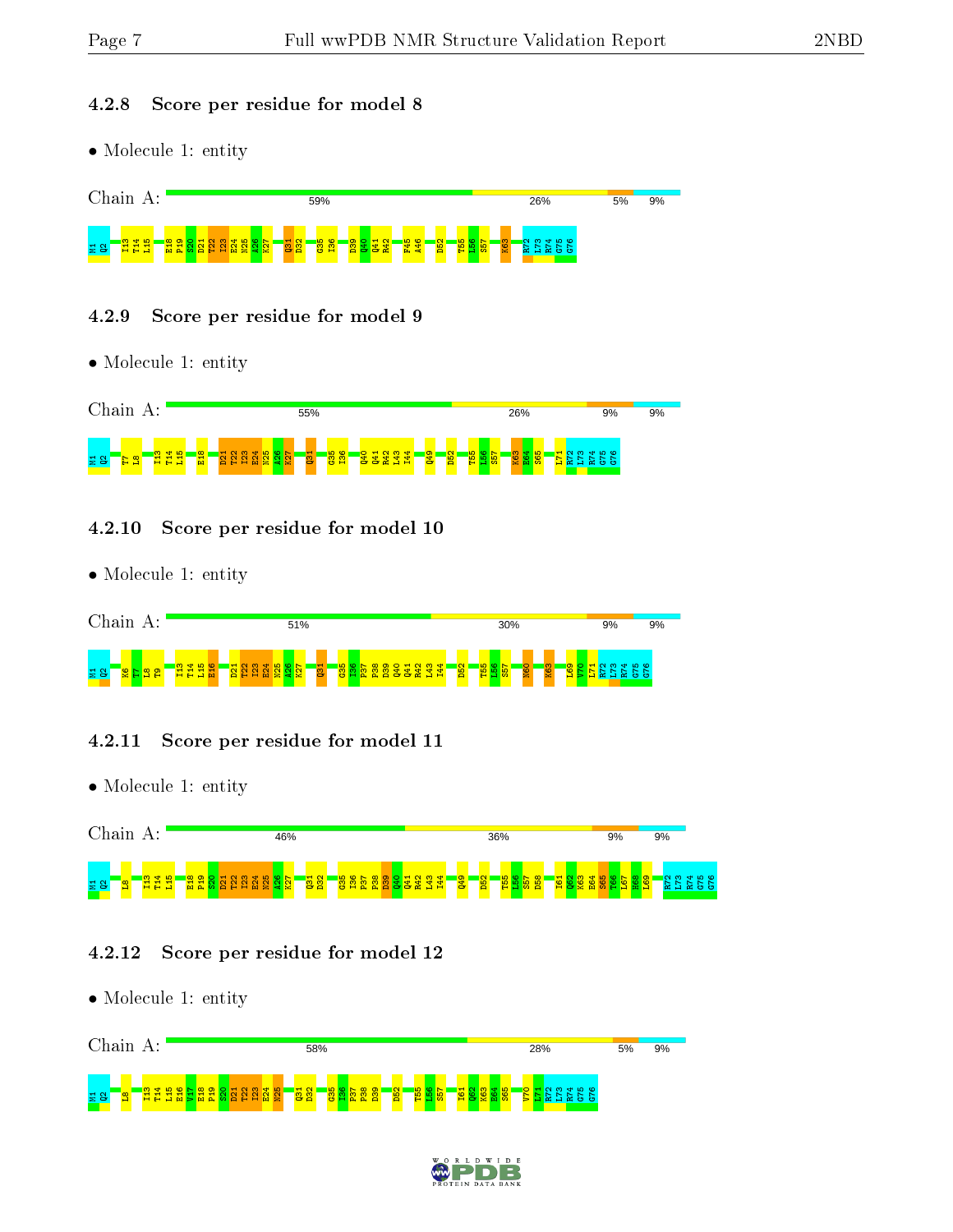#### 4.2.13 Score per residue for model 13

• Molecule 1: entity



### 4.2.14 Score per residue for model 14

• Molecule 1: entity



### 4.2.15 Score per residue for model 15

• Molecule 1: entity



## 4.2.16 Score per residue for model 16

• Molecule 1: entity



#### 4.2.17 Score per residue for model 17



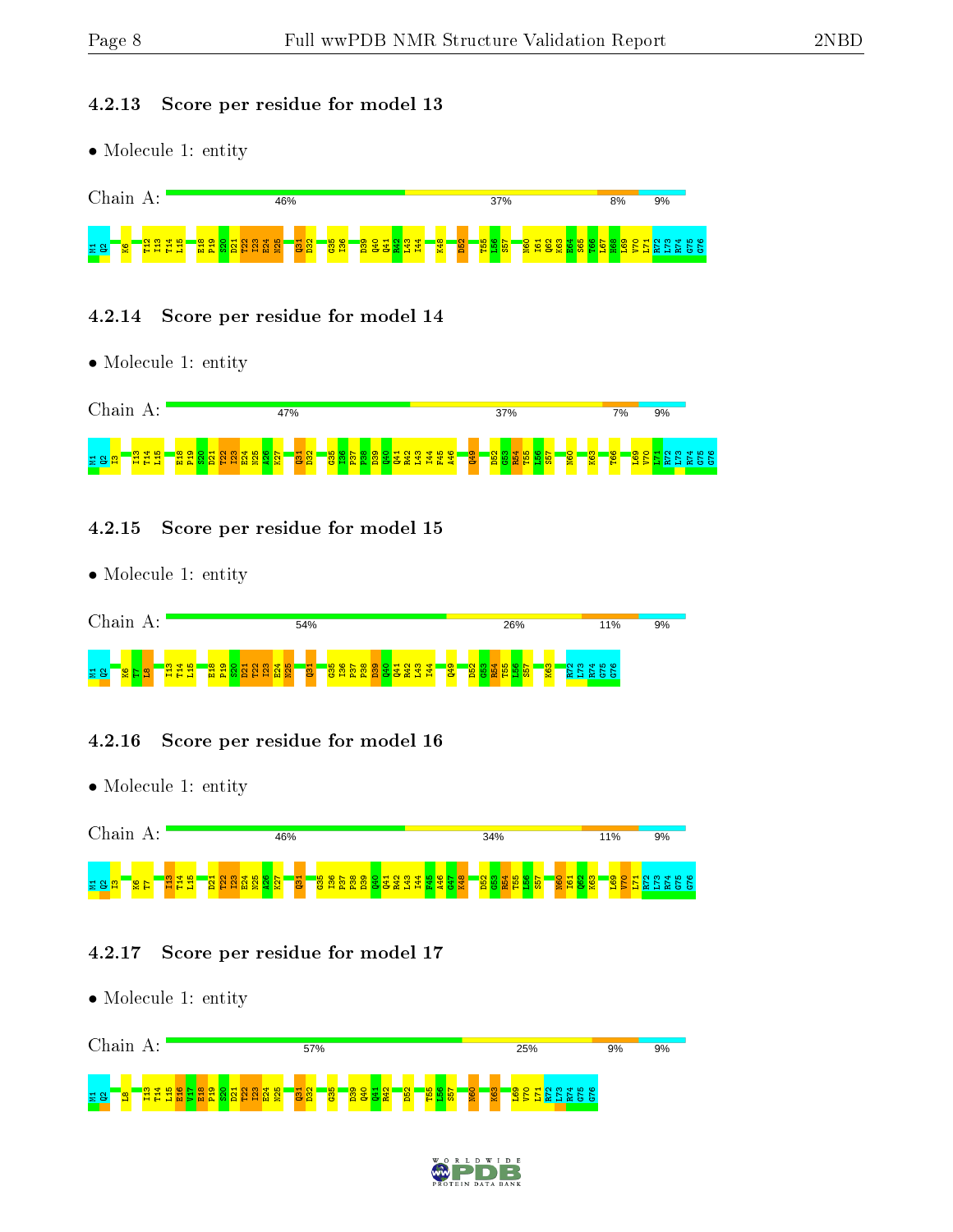### 4.2.18 Score per residue for model 18

• Molecule 1: entity



#### 4.2.19 Score per residue for model 19

• Molecule 1: entity



#### 4.2.20 Score per residue for model 20



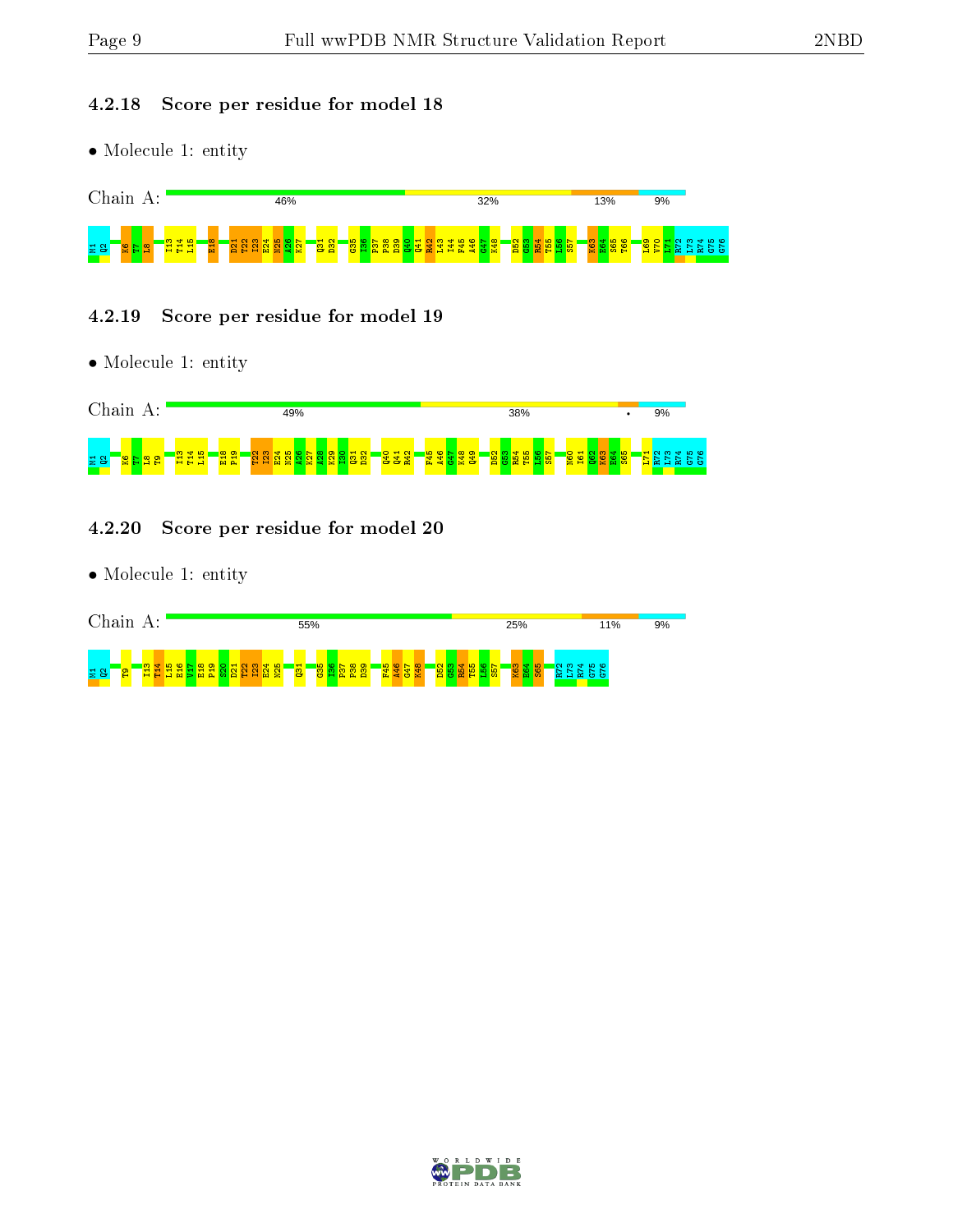# 5 Refinement protocol and experimental data overview  $\binom{1}{k}$

The models were refined using the following method: *simulated annealing*.

Of the 100 calculated structures, 20 were deposited, based on the following criterion: structures with the lowest energy.

The following table shows the software used for structure solution, optimisation and refinement.

| Software name   Classification   Version |            |  |
|------------------------------------------|------------|--|
| NIHxplor                                 | refinement |  |

The following table shows chemical shift validation statistics as aggregates over all chemical shift files. Detailed validation can be found in section [7](#page-16-0) of this report.

| Chemical shift file(s)                       | input $\text{cs.} \text{cif}$ |
|----------------------------------------------|-------------------------------|
| Number of chemical shift lists               |                               |
| Total number of shifts                       | 779                           |
| Number of shifts mapped to atoms             | 779                           |
| Number of unparsed shifts                    |                               |
| Number of shifts with mapping errors         |                               |
| Number of shifts with mapping warnings       |                               |
| Assignment completeness (well-defined parts) |                               |

No validations of the models with respect to experimental NMR restraints is performed at this time.

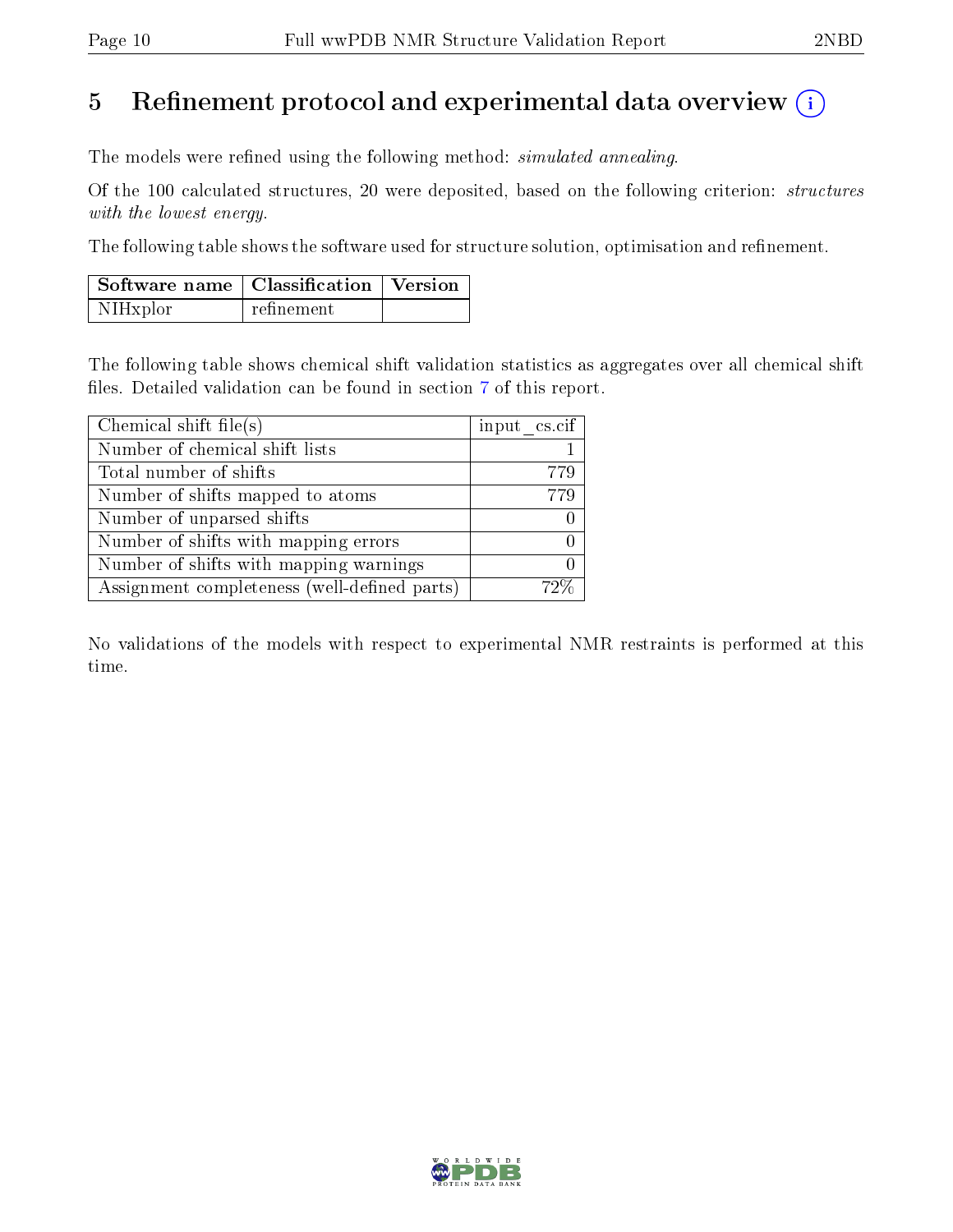# 6 Model quality  $(i)$

# 6.1 Standard geometry  $(i)$

There are no covalent bond-length or bond-angle outliers.

There are no bond-length outliers.

There are no bond-angle outliers.

There are no chirality outliers.

There are no planarity outliers.

# 6.2 Too-close contacts  $(i)$

In the following table, the Non-H and H(model) columns list the number of non-hydrogen atoms and hydrogen atoms in each chain respectively. The H(added) column lists the number of hydrogen atoms added and optimized by MolProbity. The Clashes column lists the number of clashes averaged over the ensemble.

| $\text{Mol}$ |       | Chain   Non-H   H(model)   H(added)   Clashes |       |  |
|--------------|-------|-----------------------------------------------|-------|--|
|              | 544   | 563                                           | 563   |  |
|              | 10880 | 11260                                         | 11260 |  |

The all-atom clashscore is defined as the number of clashes found per 1000 atoms (including hydrogen atoms). The all-atom clashscore for this structure is 19.

| $\rm{Atom\text{-}1}$ | $\boldsymbol{\mathrm{Atom}\text{-}2}$ | $Clash(\AA)$ | Distance(A) | Models                      |                |
|----------------------|---------------------------------------|--------------|-------------|-----------------------------|----------------|
|                      |                                       |              |             | Worst                       | Total          |
| 1: A:8: LEU: HD22    | 1: A:8: LEU:H                         | 0.82         | 1.34        | 15                          | 1              |
| 1:A:14:THR:O         | 1: A: 15: LEU: HD23                   | 0.79         | 1.78        | $\overline{4}$              | 20             |
| 1: A:8: LEU: HD13    | 1: A:8: LEU: N                        | 0.78         | 1.94        | 15                          | $\overline{2}$ |
| 1:A:8:LEU:H          | 1: A:8: LEU: HD22                     | 0.77         | 1.36        | 18                          | $\mathbf{1}$   |
| 1: A:23: ILE: HG22   | 1: A:27: LYS:NZ                       | 0.70         | 2.01        | 9                           | $\mathbf{1}$   |
| 1: A:40: GLN:O       | 1:A:71:LEU:HD23                       | 0.69         | 1.87        | 17                          | $\overline{5}$ |
| 1: A:36: ILE: HD13   | 1: A: 71: LEU: HD21                   | 0.67         | 1.66        | 6                           | 1              |
| 1: A:8: LEU: N       | 1: A:8: LEU: HD22                     | 0.65         | 2.06        | 18                          | $\overline{5}$ |
| 1: A:8: LEU: HD22    | 1: A:8: LEU: N                        | 0.65         | 2.07        | 15                          | $\overline{2}$ |
| 1:A:22:THR:HG22      | 1: A:55:THR:HG22                      | 0.65         | 1.69        | 4                           | 20             |
| 1: A:8: LEU:H        | 1: A:8: LEU:CD2                       | 0.64         | 2.02        | 18                          | $\overline{2}$ |
| 1: A:22:THR:CG2      | 1: A: 55: THR: HG22                   | 0.64         | 2.24        | $\mathcal{D}_{\mathcal{L}}$ | 20             |
| 1: A:22:THR:O        | 1: A:25: ASN: N                       | 0.62         | 2.32        | 6                           | 20             |
| 1: A:42: ARG: NE     | 1: A:49: GLN: NE2                     | 0.61         | 2.48        | 3                           | $\overline{2}$ |

All unique clashes are listed below, sorted by their clash magnitude.

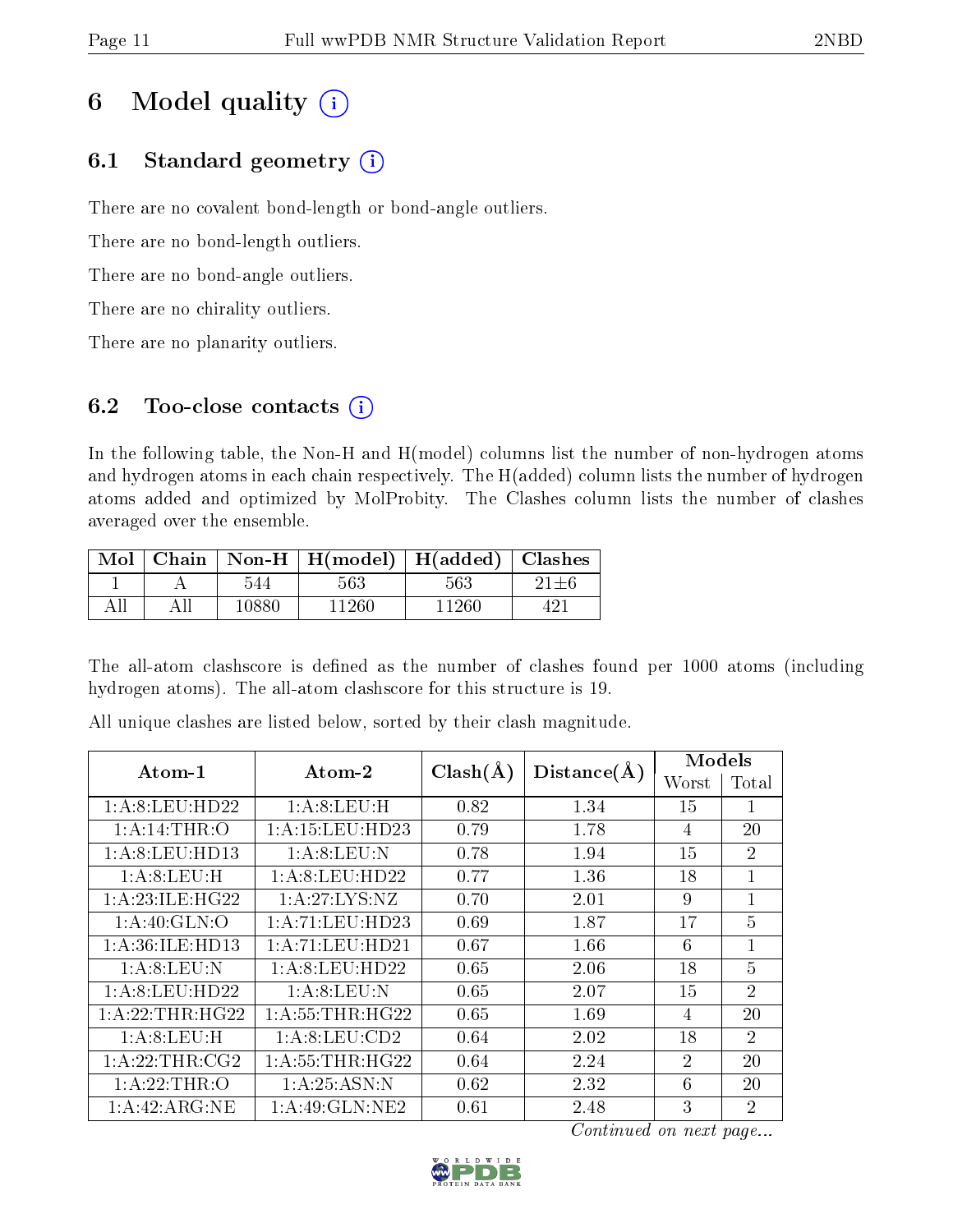| Continued from previous page            |                               |              |             | Models          |                |  |
|-----------------------------------------|-------------------------------|--------------|-------------|-----------------|----------------|--|
| Atom-1                                  | Atom-2                        | $Clash(\AA)$ | Distance(A) | Worst           | Total          |  |
| 1: A:45:PHE:CG                          | 1:A:46:ALA:N                  | 0.61         | 2.68        | 20              | $\mathbf{1}$   |  |
| 1: A:69:LEU:C                           | 1: A:69: LEU: HD23            | 0.59         | 2.17        | 13              | $\overline{5}$ |  |
| $1:\overline{A}:23:\overline{ILE:HD12}$ | 1:A:23:ILE:H                  | 0.59         | 1.57        | 20              | $\overline{3}$ |  |
| 1:A:42:ARG:NH1                          | 1: A:49: GLN: HE21            | 0.59         | 1.95        | 14              | $\mathbf{1}$   |  |
| 1:A:23:ILE:CD1                          | 1:A:23:ILE:H                  | 0.59         | $2.10\,$    | 15              | 3              |  |
| 1:A:23:ILE:H                            | 1:A:23:ILE:CD1                | 0.59         | 2.10        | 3               | $\overline{4}$ |  |
| 1:A:23:ILE:H                            | $1:$ A:23:ILE:HD12            | 0.58         | 1.58        | $\mathbf{1}$    | 4              |  |
| 1:A:69:LEU:HD23                         | 1: A:69: LEU: C               | 0.58         | 2.19        | 18              | $\overline{2}$ |  |
| 1: A:60: ASN:N                          | $1: A:60: \overline{ASN:ND2}$ | 0.58         | 2.49        | 17              | $\overline{3}$ |  |
| 1: A:43:LEU: C                          | 1:A:44:ILE:HD12               | 0.57         | 2.18        | $\overline{7}$  | 14             |  |
| 1: A:8: LEU:H                           | 1: A:8: LEU: HD13             | 0.57         | 1.59        | 18              | $\mathbf{1}$   |  |
| 1: A:18: GLU:O                          | 1: A:20: SER: N               | 0.57         | 2.38        | $6\phantom{.}6$ | $\mathbf{1}$   |  |
| 1: A:22:THR:O                           | 1: A:24: GLU:N                | 0.57         | 2.37        | 14              | 20             |  |
| 1:A:54:ARG:CD                           | 1: A:54: ARG:N                | 0.56         | 2.68        | $\mathbf{1}$    | $\overline{2}$ |  |
| 1:A:42:ARG:NH1                          | $1:$ A:49:GLN:NE2             | 0.56         | 2.54        | 14              | $\mathbf 1$    |  |
| 1: A:54: ARG: N                         | 1: A:54: ARG:CD               | 0.56         | 2.69        | 16              | 6              |  |
| 1: A:8: LEU: N                          | 1: A:8: LEU: CD1              | 0.55         | 2.63        | 18              | $\overline{2}$ |  |
| 1:A:42:ARG:HE                           | $1:$ A:49:GLN:NE2             | 0.54         | 1.99        | 3               | $\overline{1}$ |  |
| 1:A:45:PHE:CD1                          | 1:A:46:ALA:N                  | 0.54         | 2.75        | 20              | $\mathbf{1}$   |  |
| 1:A:23:ILE:HD12                         | 1:A:23:ILE:N                  | 0.54         | 2.16        | 3               | $\overline{2}$ |  |
| 1:A:23:ILE:N                            | 1:A:23:ILE:HD12               | 0.54         | 2.16        | 15              | $\overline{5}$ |  |
| 1: A:69:LEU:HD23                        | 1:A:70:VAL:N                  | 0.54         | 2.18        | 18              | $\overline{7}$ |  |
| 1: A:6: LYS: NZ                         | 1: A:66:THR:HG21              | 0.54         | 2.17        | 18              | $\mathbf{1}$   |  |
| 1: A:37: PRO:O                          | 1: A:39: ASP: N               | 0.53         | 2.42        | 16              | 12             |  |
| 1: A:18: GLU:O                          | 1:A:21:ASP:N                  | 0.53         | 2.41        | 11              | 8              |  |
| 1: A:36: ILE: O                         | 1: A: 41: GLN: NE2            | 0.53         | 2.42        | 8               | $\overline{7}$ |  |
| 1:A:27:LYS:NZ                           | 1:A:41:GLN:O                  | 0.53         | 2.42        | 10              | 8              |  |
| $1:A:42:ARG:NE$                         | $1:$ A:49:GLN:HE22            | 0.53         | $2.00\,$    | $3\phantom{.0}$ | $\overline{1}$ |  |
| 1: A:31: GLN:O                          | 1: A:35: GLY:N                | 0.53         | 2.42        | 17              | 19             |  |
| 1:A:43:LEU:N                            | 1:A:43:LEU:HD22               | 0.52         | 2.19        | 13              | $\overline{2}$ |  |
| 1: A:52: ASP: N                         | 1: A:52: ASP:OD2              | 0.52         | 2.42        | $\overline{7}$  | $\mathbf{1}$   |  |
| 1: A:8: LEU: N                          | 1: A:8: LEU: CD2              | 0.52         | 2.72        | 11              | $\overline{4}$ |  |
| 1: A:31: GLN:N                          | 1: A:41: GLN: HE22            | 0.52         | 2.01        | 15              | $\overline{2}$ |  |
| 1:A:42:ARG:HE                           | 1: A:49: GLN: HE22            | 0.52         | 1.48        | 3               | 1              |  |
| 1:A:42:ARG:NH1                          | 1:A:49:GLN:OE1                | 0.52         | 2.43        | 15              | $\mathbf{1}$   |  |
| 1:A:45:PHE:O                            | 1:A:47:GLY:N                  | 0.52         | 2.42        | 20              | $\mathbf{1}$   |  |
| 1:A:52:ASP:OD1                          | 1: A:52: ASP: N               | 0.52         | 2.43        | $\overline{5}$  | $\mathbf{1}$   |  |
| 1: A:6: LYS: NZ                         | 1: A:12:THR:OG1               | 0.51         | 2.43        | $\overline{7}$  | $\overline{2}$ |  |
| 1:A:8:LEU:CD2                           | 1: A:8: LEU: N                | 0.51         | 2.73        | 10              | $\mathbf{1}$   |  |
| 1: A: 16: GLU: CD                       | 1: A: 16: GLU: H              | 0.51         | 2.09        | 17              | $\overline{2}$ |  |
| 1: A:6: LYS: HZ1                        | 1: A:66:THR:HG21              | 0.51         | 1.65        | 18              | $\mathbf{1}$   |  |

Continued from previous page...

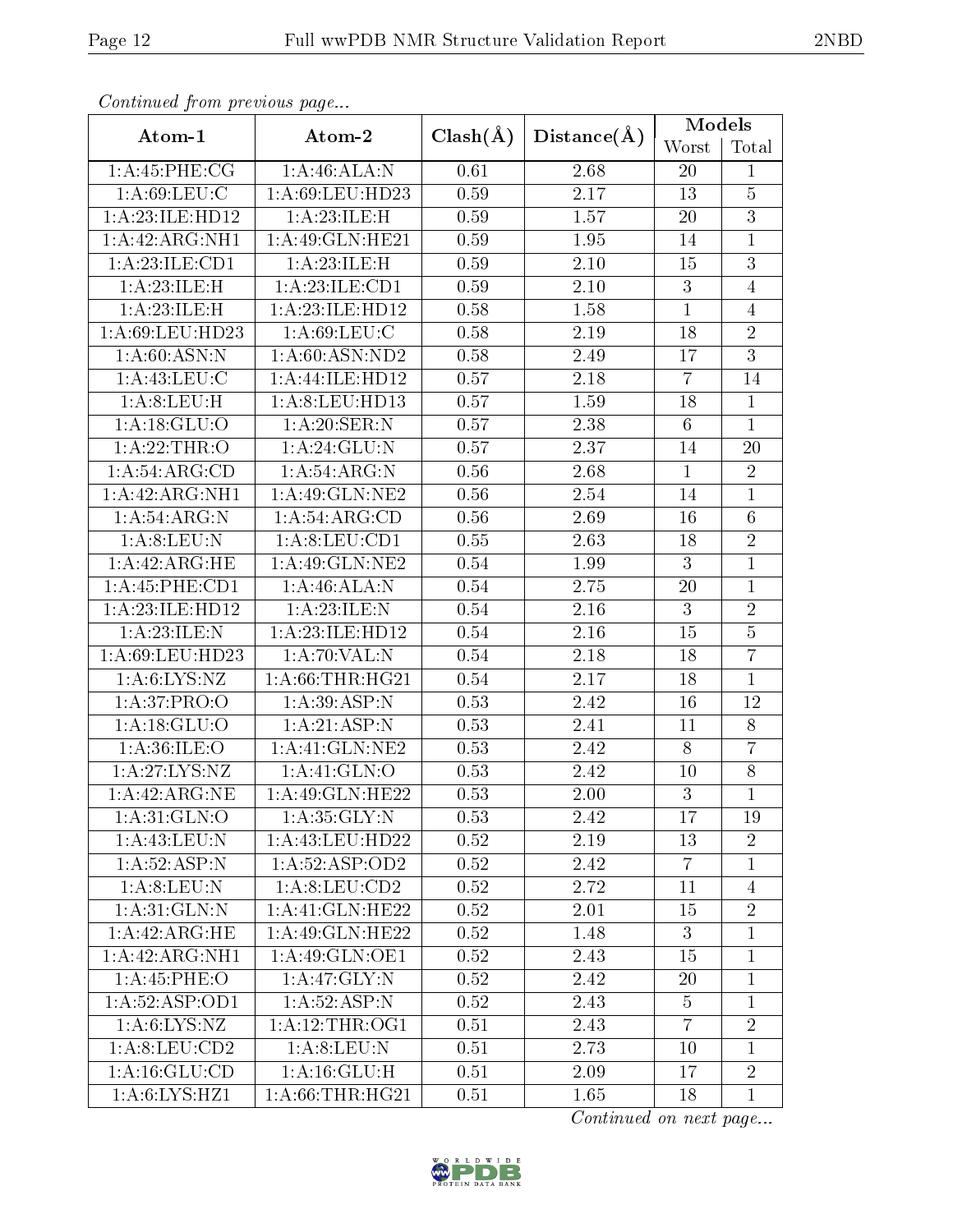| Continued from previous page         |                           |              |                   | Models          |                |  |
|--------------------------------------|---------------------------|--------------|-------------------|-----------------|----------------|--|
| Atom-1                               | Atom-2                    | $Clash(\AA)$ | Distance(A)       | Worst           | Total          |  |
| 1:A:23:ILE:HG22                      | 1:A:27:LYS:HZ1            | 0.50         | 1.65              | 9               | $\mathbf{1}$   |  |
| 1: A:45:PHE:O                        | 1:A:46:ALA:HB3            | 0.50         | 2.06              | $6\phantom{.}6$ | $\overline{7}$ |  |
| 1: A:18: GLU:N                       | 1: A:18: GLU:CD           | 0.50         | 2.64              | 19              | $\overline{5}$ |  |
| 1: A:27:LYS:NZ                       | 1:A:38:PRO:O              | 0.50         | 2.44              | 11              | $\overline{2}$ |  |
| 1:A:43:LEU:CD2                       | 1: A: 43: LEU: N          | 0.50         | 2.74              | 13              | $\mathbf{1}$   |  |
| 1: A:24: GLU:OE1                     | 1: A:25: ASN: N           | 0.49         | 2.46              | 3               | $\mathbf{1}$   |  |
| 1:A:18:GLU:CD                        | 1: A:18: GLU:N            | 0.49         | 2.66              | $\mathbf{1}$    | $\overline{2}$ |  |
| 1: A:68: HIS:ND1                     | 1: A:68:HIS:N             | 0.49         | 2.60              | $\mathbf{1}$    | $\mathbf{1}$   |  |
| 1: A:36: ILE: CG2                    | 1: A:71: LEU: HD21        | 0.49         | 2.38              | 16              | $\mathbf{1}$   |  |
| 1: A:14:THR:C                        | 1:A:15:LEU:HD23           | 0.48         | 2.28              | $\overline{2}$  | 16             |  |
| 1:A:7:THR:CG2                        | 1: A: 13: ILE: HD11       | 0.48         | 2.38              | 16              | $\mathbf{1}$   |  |
| 1: A:6:LYS:CB                        | 1: A:6: LYS: NZ           | 0.48         | 2.76              | 19              | $\mathbf{1}$   |  |
| 1: A:43: LEU: N                      | 1: A: 43: LEU: CD2        | 0.48         | 2.76              | $\overline{5}$  | $\mathbf{1}$   |  |
| 1:A:23:ILE:N                         | 1: A:23: ILE: CD1         | 0.48         | 2.77              | 3               | $\overline{4}$ |  |
| 1: A:16: GLU:N                       | 1: A: 16: GLU: CD         | 0.48         | 2.67              | $\overline{5}$  | $\mathbf 1$    |  |
| 1:A:8:LEU:HD13                       | 1:A:8:LEU:H               | 0.48         | $\overline{1.65}$ | 15              | $\mathbf{1}$   |  |
| 1:A:23:ILE:CD1                       | 1:A:23:ILE:N              | 0.47         | 2.77              | 20              | 3              |  |
| 1:A:8:LEU:CD1                        | 1: A:69: LEU:O            | 0.47         | 2.63              | 18              | $\overline{1}$ |  |
| 1: A:60: ASN:ND2                     | 1: A:60: ASN:O            | 0.47         | 2.47              | 3               | $\mathbf{1}$   |  |
| 1:A:42:ARG:CB                        | 1:A:70:VAL:O              | 0.47         | 2.63              | 14              | 3              |  |
| 1: A:60: ASN: N                      | 1:A:60:ASN:HD22           | 0.47         | 2.07              | 19              | $\mathbf 1$    |  |
| 1:A:3:ILE:HG22                       | 1: A:63: LYS:C            | 0.46         | 2.31              | 14              | $\overline{2}$ |  |
| 1: A:18: GLU:H                       | 1: A:21:ASP:CG            | 0.46         | 2.13              | 9               | $\overline{8}$ |  |
| 1:A:48:LYS:NZ                        | 1: A:48: LYS: CB          | 0.46         | 2.79              | 18              | $\mathbf 1$    |  |
| 1: A:18: GLU:CA                      | 1: A:18: GLU:OE2          | 0.45         | 2.64              | 17              | $\mathbf 1$    |  |
| 1:A:18:GLU:O                         | 1:A:21:ASP:OD2            | 0.45         | 2.34              | $\overline{7}$  | 3              |  |
| 1:A:18:GLU:CB                        | 1:A:19:PRO:CD             | 0.45         | 2.94              | 19              | $\overline{7}$ |  |
| 1: A:48: LYS: CB                     | 1: A:48: LYS: NZ          | 0.45         | 2.80              | 19              | $\mathbf{1}$   |  |
| 1:A:18:GLU:O                         | 1:A:21:ASP:OD1            | 0.45         | 2.35              | 9               | 4              |  |
| 1: A:58:ASP:N                        | 1: A:58: ASP:OD2          | 0.45         | 2.50              | 3               | $\overline{2}$ |  |
| 1:A:22:THR:C                         | 1: A:24: GLU:N            | 0.44         | 2.70              | 14              | $\overline{7}$ |  |
| 1: A:31: GLN:CA                      | 1:A:41:GLN:HE22           | 0.44         | 2.25              | 15              | $\mathbf{1}$   |  |
| 1:A:44:ILE:HD12                      | 1:A:44:ILE:N              | 0.44         | 2.27              | $\overline{2}$  | $\overline{3}$ |  |
| 1: A:60: ASN:HD22                    | $1:A:60:ASN:\overline{N}$ | 0.44         | 2.11              | 16              | 1              |  |
| $1: A:69: \overline{\textrm{LEU:C}}$ | 1:A:69:LEU:CD2            | 0.44         | 2.87              | 17              | $\overline{5}$ |  |
| 1: A:8: LEU:H                        | 1: A:8: LEU: CD1          | 0.43         | 2.23              | 15              | $\overline{2}$ |  |
| 1:A:69:LEU:CD2                       | 1: A:69: LEU: C           | 0.43         | 2.87              | 16              | $\overline{2}$ |  |
| 1:A:37:PRO:C                         | 1:A:39:ASP:N              | 0.43         | 2.73              | 20              | 8              |  |
| 1: A: 38: PRO: N                     | 1:A:41:GLN:OE1            | 0.43         | 2.52              | $\overline{4}$  | $\mathbf{1}$   |  |
| 1: A:36: ILE: O                      | 1:A:41:GLN:OE1            | 0.43         | 2.37              | 9               | 1              |  |
| 1: A:22:THR:O                        | 1: A: 23: ILE:C           | 0.42         | 2.57              | 12              | 13             |  |

Continued from previous page...

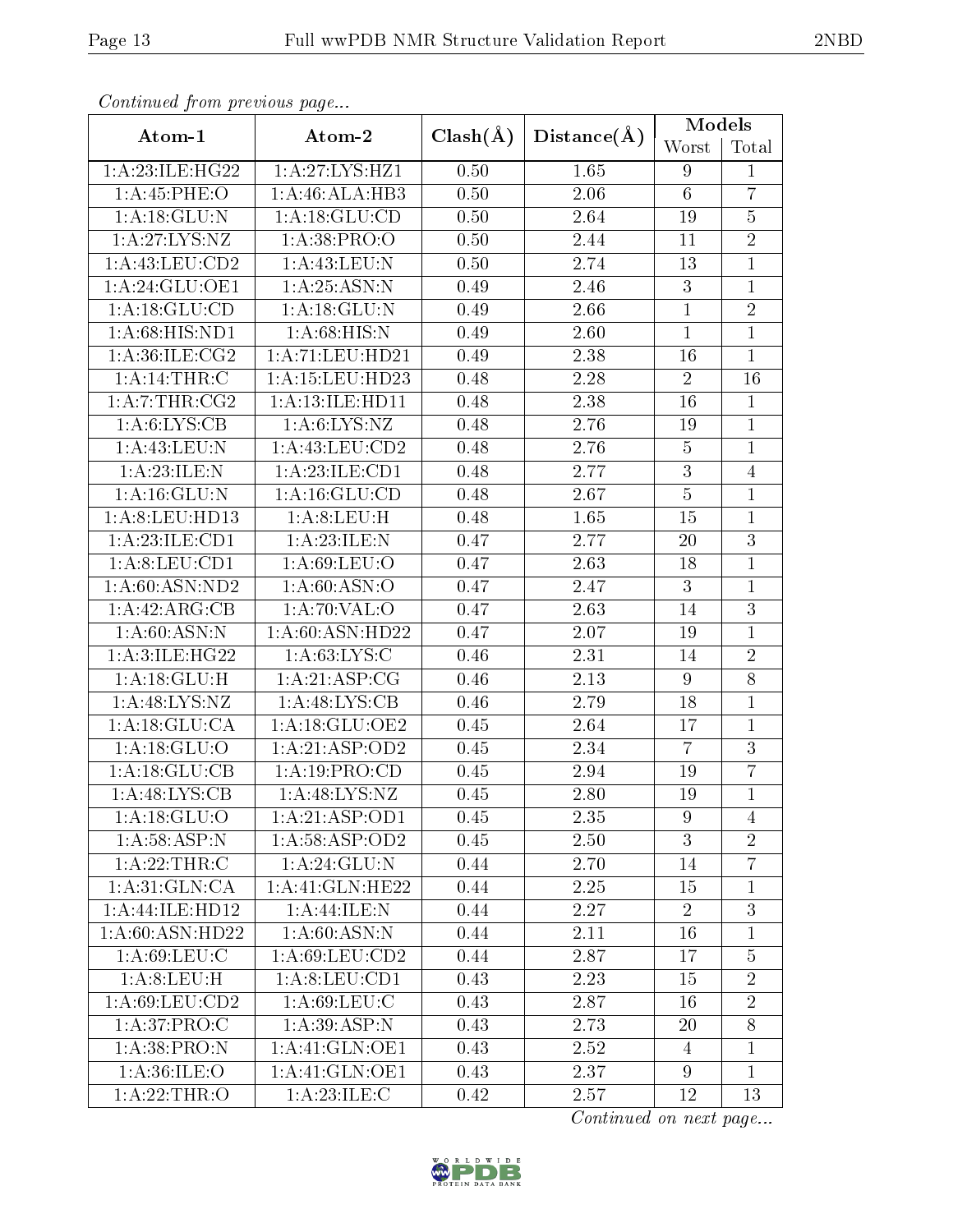|--|

|                  |                     |              |             | Models |                |
|------------------|---------------------|--------------|-------------|--------|----------------|
| Atom-1           | Atom-2              | $Clash(\AA)$ | Distance(A) | Worst  | Total          |
| 1:A:39:ASP:OD2   | 1: A:39: ASP:O      | 0.42         | 2.37        | 13     | 1              |
| 1:A:44:ILE:N     | 1: A: 44: ILE: HD12 | 0.42         | 2.29        | 18     | $\overline{2}$ |
| 1:A:27:LYS:O     | 1: A:41: GLN:OE1    | 0.42         | 2.37        | 8      | $\overline{1}$ |
| 1:A:4:PHE:O      | 1: A:67:LEU:N       | 0.42         | 2.49        | 6      | $\overline{1}$ |
| 1:A:52:ASP:OD2   | 1:A:52:ASP:N        | 0.42         | 2.52        | 13     | $\overline{1}$ |
| 1: A:18: GLU:N   | 1:A:21:ASP:OD1      | 0.42         | 2.47        | 9      | 3              |
| 1:A:39:ASP:O     | 1:A:39:ASP:OD2      | 0.42         | 2.38        | 15     | $\overline{1}$ |
| 1: A:60: ASN:ND2 | 1: A:60: ASN:N      | 0.41         | 2.68        | 16     | $\overline{1}$ |
| 1: A:18: GLU: C  | 1: A:20: SER:H      | 0.41         | 2.19        | 6      | $\overline{1}$ |
| 1: A:64: GLU:O   | 1: A:65:SER:C       | 0.41         | 2.59        | 11     | $\overline{1}$ |
| 1: A:6: LYS: NZ  | 1: A:6: LYS: CB     | 0.41         | 2.84        | 10     | $\overline{1}$ |
| 1: A:46: ALA: C  | 1: A:48: LYS:N      | 0.41         | 2.73        | 20     | $\overline{1}$ |
| 1:A:23:ILE:HD13  | 1:A:23:ILE:N        | 0.41         | 2.29        | 6      | 5              |
| 1:A:46:ALA:C     | 1:A:48:LYS:H        | 0.40         | 2.19        | 16     | $\overline{2}$ |
| 1:A:23:ILE:N     | 1: A:23: ILE: HD13  | 0.40         | 2.30        | 10     | 3              |
| 1: A:55:THR:OG1  | 1: A:58:ASP:OD2     | 0.40         | 2.39        | 11     | $\overline{1}$ |
| 1: A:46: ALA:O   | 1: A:48: LYS:N      | 0.40         | 2.54        | 20     | 1              |

Continued from previous page...

# 6.3 Torsion angles (i)

#### 6.3.1 Protein backbone  $(i)$

In the following table, the Percentiles column shows the percent Ramachandran outliers of the chain as a percentile score with respect to all PDB entries followed by that with respect to all NMR entries. The Analysed column shows the number of residues for which the backbone conformation was analysed and the total number of residues.

| Mol | Chain | Analysed          | Favoured                  | Allowed                                            | Outliers   |   | Percentiles |
|-----|-------|-------------------|---------------------------|----------------------------------------------------|------------|---|-------------|
|     |       | $69/76(91\%)$     | 62 $\pm$ 1 (90 $\pm$ 2\%) | $\pm 1$ (7 $\pm 1\%$ ) $\pm 2\pm 1$ (3 $\pm 1\%$ ) |            | 8 | 42          |
| All |       | $1380/1520(91\%)$ | 1247 $(90\%)$             | 94(7%)                                             | 39 $(3\%)$ |   | 42          |

All 5 unique Ramachandran outliers are listed below. They are sorted by the frequency of occurrence in the ensemble.

| $Mol$   Chain | $\mathbf{Res}$ | Type       | Models (Total) |
|---------------|----------------|------------|----------------|
|               | 23             | <b>ILE</b> | 20             |
|               | 38             | <b>PRO</b> |                |
|               | 19             | PRO        |                |
|               | 65             | SER.       |                |
|               | 46             |            |                |

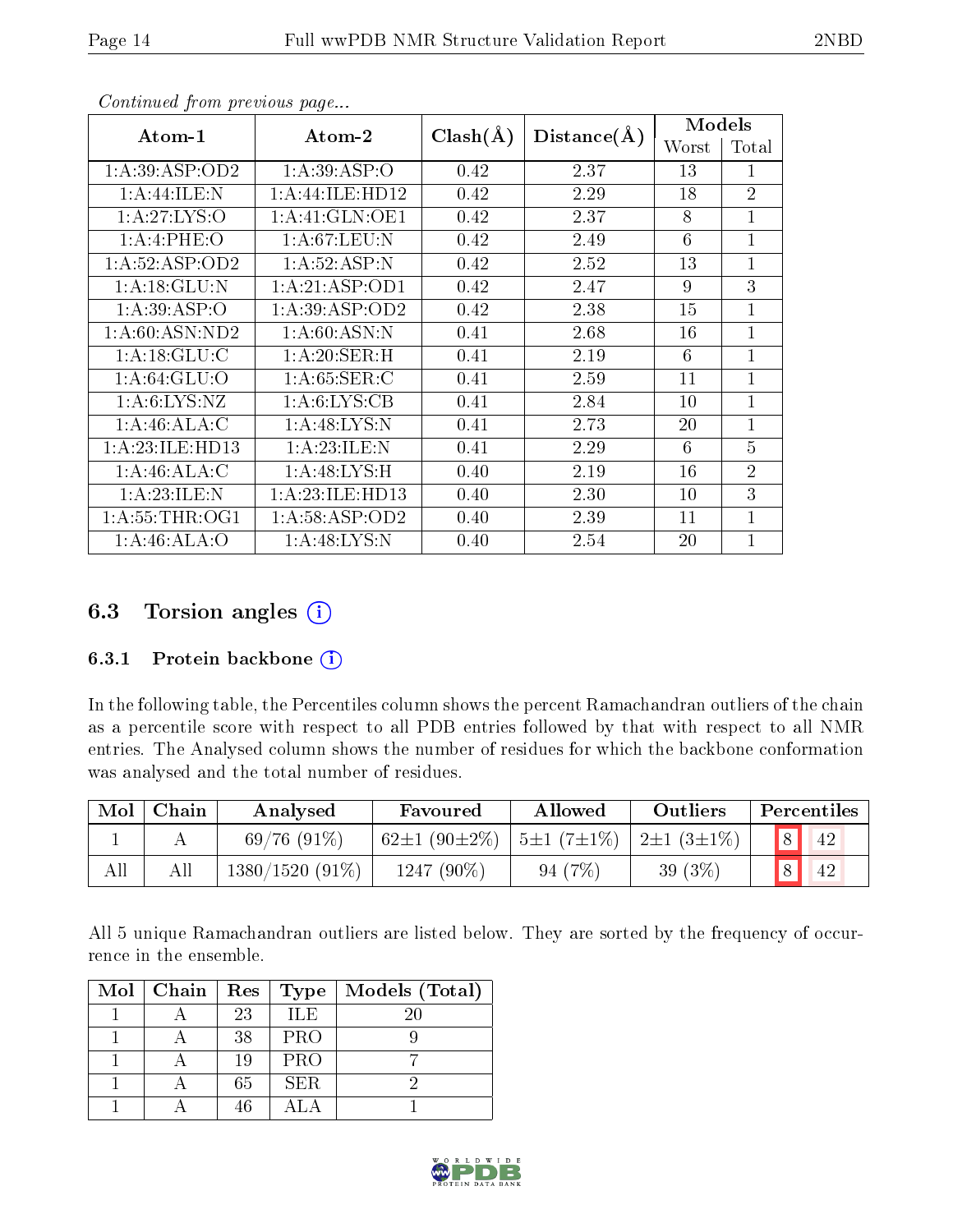#### 6.3.2 Protein sidechains  $(i)$

In the following table, the Percentiles column shows the percent sidechain outliers of the chain as a percentile score with respect to all PDB entries followed by that with respect to all NMR entries. The Analysed column shows the number of residues for which the sidechain conformation was analysed and the total number of residues.

| Mol | Chain | Analysed       | Rotameric          | Outliers           |                       | Percentiles |  |
|-----|-------|----------------|--------------------|--------------------|-----------------------|-------------|--|
|     |       | $62/67$ (93\%) | $50\pm2(81\pm3\%)$ | $12\pm2(19\pm3\%)$ | $\boxed{4}$           | 35          |  |
| All |       | 1240/1340(93%) | $1001(81\%)$       | 239 $(19\%)$       | $\vert 4 \vert \vert$ | 35          |  |

All 34 unique residues with a non-rotameric sidechain are listed below. They are sorted by the frequency of occurrence in the ensemble.

| Mol            | Chain              | Res             | Type                      | Models (Total)  |
|----------------|--------------------|-----------------|---------------------------|-----------------|
| $\overline{1}$ | $\overline{A}$     | $\overline{22}$ | THR                       | $\overline{20}$ |
| $\mathbf{1}$   | $\boldsymbol{A}$   | 52              | <b>ASP</b>                | 20              |
| $\overline{1}$ | $\overline{\rm A}$ | $\overline{13}$ | <b>ILE</b>                | 20              |
| $\mathbf{1}$   | $\overline{A}$     | $\overline{57}$ | <b>SER</b>                | $19\,$          |
| $\overline{1}$ | $\overline{\rm A}$ | $\overline{21}$ | $\overline{\text{ASP}}$   | $\overline{19}$ |
| $\overline{1}$ | $\overline{A}$     | $\overline{63}$ | $\overline{\text{LYS}}$   | $\overline{11}$ |
| $\overline{1}$ | A                  | 31              | $\overline{\text{GLN}}$   | 11              |
| $\overline{1}$ | $\overline{\rm A}$ | $\overline{32}$ | $\overline{\text{ASP}}$   | $\overline{10}$ |
| $\overline{1}$ | $\overline{\rm A}$ | 65              | SER                       | 10              |
| $\mathbf{1}$   | $\overline{A}$     | 25              | $\overline{\mathrm{ASN}}$ | 9               |
| $\overline{1}$ | $\overline{\rm A}$ | $\overline{54}$ | $\overline{\rm{ARG}}$     | $\overline{9}$  |
| $\mathbf{1}$   | $\boldsymbol{A}$   | 39              | <b>ASP</b>                | 8               |
| $\overline{1}$ | $\overline{A}$     | $\overline{42}$ | $\overline{\rm{ARG}}$     | $\overline{8}$  |
| $\mathbf{1}$   | $\overline{A}$     | 48              | <b>LYS</b>                | $\overline{7}$  |
| $\overline{1}$ | $\overline{\rm A}$ | $\overline{60}$ | $\overline{\mathrm{ASN}}$ | $\overline{7}$  |
| $\mathbf{1}$   | $\overline{A}$     | 24              | $\overline{\text{GLU}}$   | $\overline{6}$  |
| $\overline{1}$ | A                  | 16              | GLU                       | $\sqrt{6}$      |
| $\overline{1}$ | $\overline{A}$     | $\overline{8}$  | <b>LEU</b>                | $\overline{5}$  |
| $\overline{1}$ | A                  | $\overline{61}$ | ILE                       | $\overline{5}$  |
| $\mathbf{1}$   | $\overline{\rm A}$ | $\overline{69}$ | $\overline{\text{LEU}}$   | $\overline{4}$  |
| $\overline{1}$ | $\overline{A}$     | $\overline{7}$  | <b>THR</b>                | $\overline{3}$  |
| $\mathbf{1}$   | $\overline{\rm A}$ | 9               | <b>THR</b>                | $\overline{3}$  |
| $\overline{1}$ | $\overline{\rm A}$ | 49              | $\overline{\text{GLN}}$   | $\overline{3}$  |
| $\mathbf{1}$   | $\overline{A}$     | $6\phantom{.}$  | $\overline{\text{LYS}}$   | $\overline{3}$  |
| $\overline{1}$ | $\overline{\rm A}$ | $\overline{18}$ | $\overline{\text{GLU}}$   | $\overline{2}$  |
| $\overline{1}$ | $\overline{A}$     | 70              | <b>VAL</b>                | $\overline{2}$  |
| $\overline{1}$ | A                  | 67              | <b>LEU</b>                | $\overline{2}$  |
| $\overline{1}$ | $\overline{A}$     | $\overline{27}$ | $\overline{\text{LYS}}$   | $\overline{1}$  |
| $\overline{1}$ | $\overline{\rm A}$ | $\overline{51}$ | $\overline{\text{GLU}}$   | $\overline{1}$  |

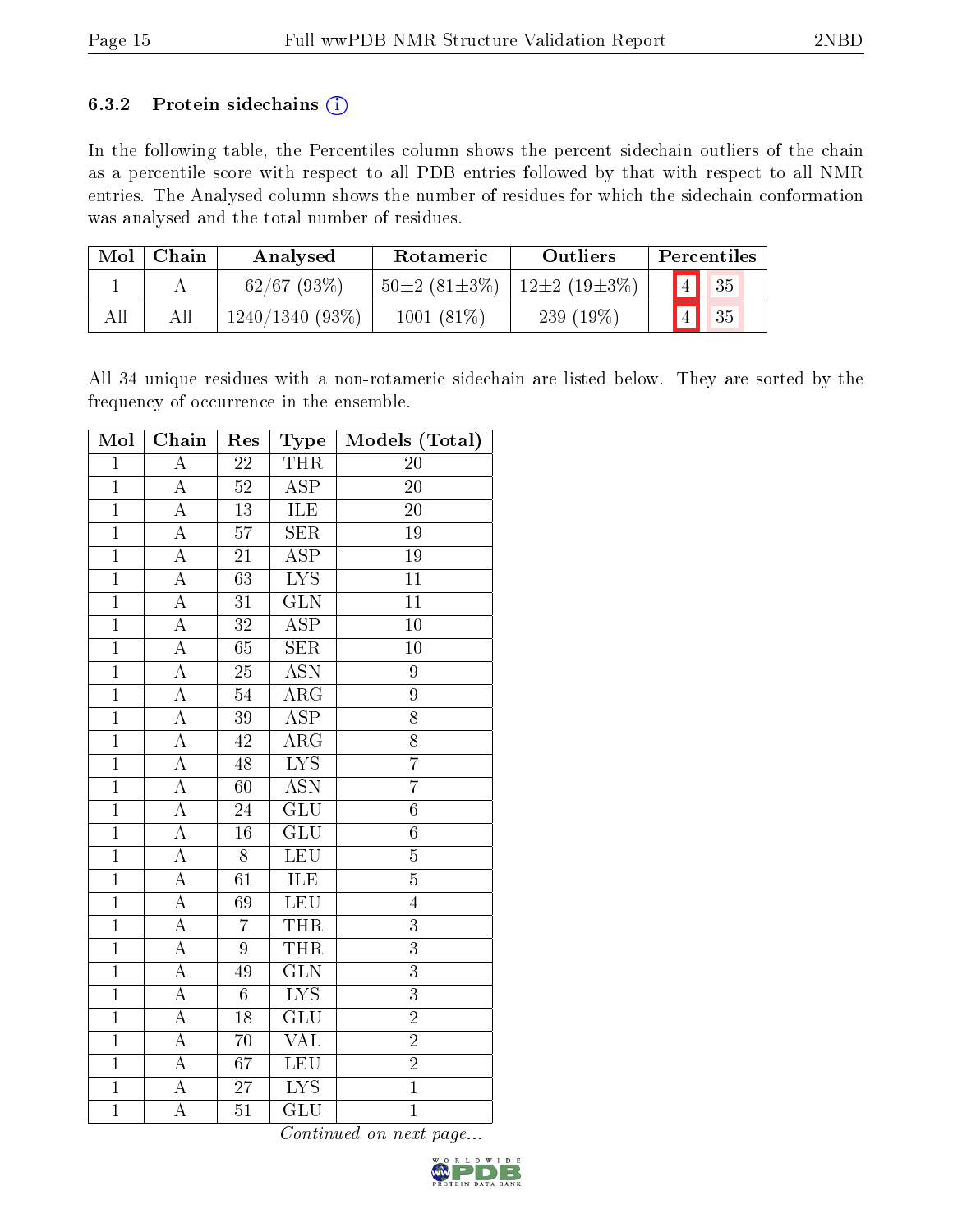| $Mol$   Chain | ${\mathop{\mathrm{Res}}\nolimits}$ | Type       | Models (Total) |
|---------------|------------------------------------|------------|----------------|
|               | 68                                 | <b>HIS</b> |                |
|               | 29                                 | <b>LYS</b> |                |
|               | 66                                 | <b>THR</b> |                |
|               | 14                                 | THR.       |                |
|               | 62                                 | GL N       |                |

Continued from previous page...

## 6.3.3 RNA (i)

There are no RNA molecules in this entry.

## 6.4 Non-standard residues in protein, DNA, RNA chains  $(i)$

There are no non-standard protein/DNA/RNA residues in this entry.

## 6.5 Carbohydrates  $(i)$

There are no carbohydrates in this entry.

## 6.6 Ligand geometry  $(i)$

There are no ligands in this entry.

## 6.7 [O](https://www.wwpdb.org/validation/2017/NMRValidationReportHelp#nonstandard_residues_and_ligands)ther polymers  $(i)$

There are no such molecules in this entry.

## 6.8 Polymer linkage issues  $(i)$

There are no chain breaks in this entry.

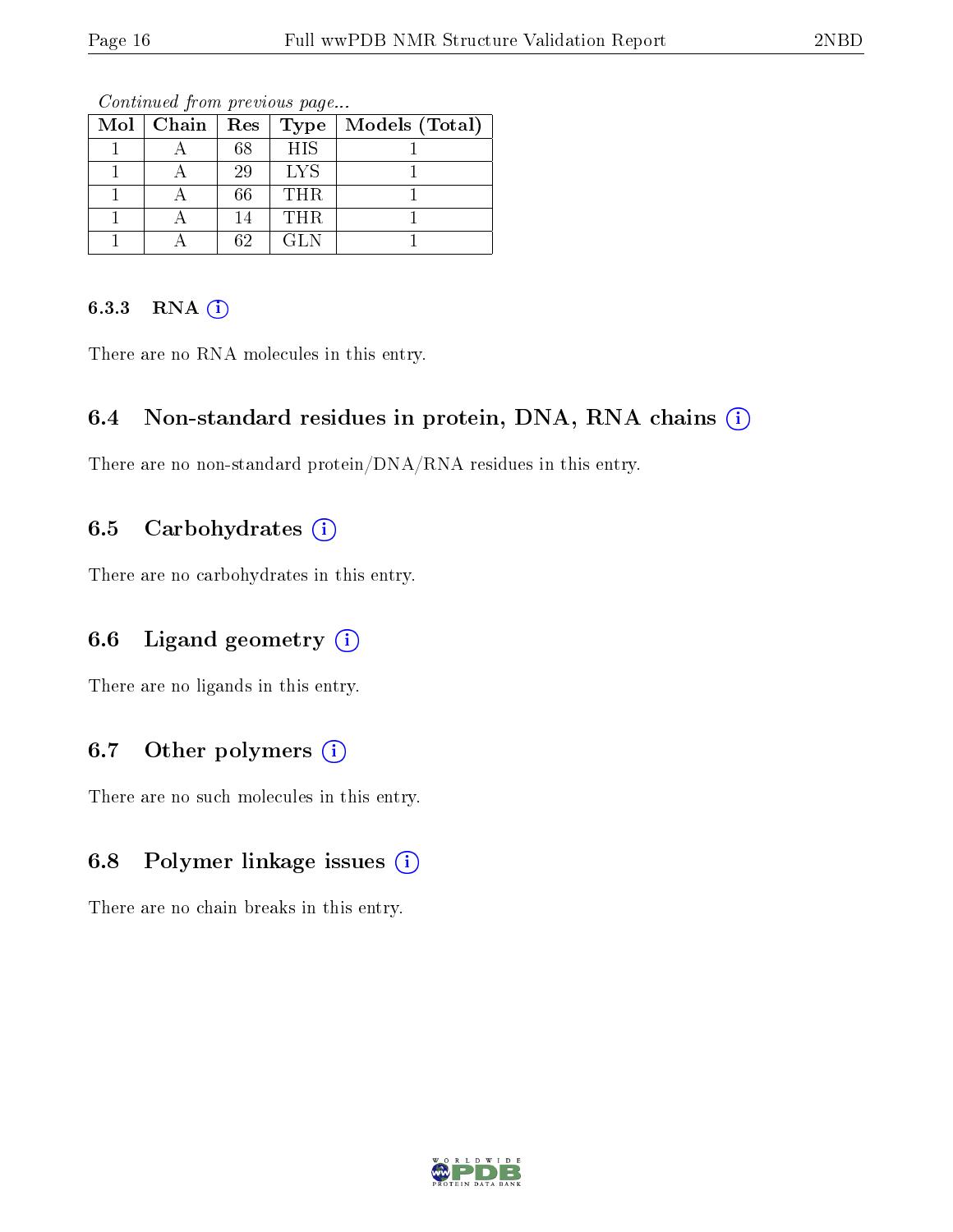# <span id="page-16-0"></span>7 Chemical shift validation  $\left( \begin{array}{c} \overline{1} \end{array} \right)$

The completeness of assignment taking into account all chemical shift lists is 72% for the welldefined parts and  $71\%$  for the entire structure.

# 7.1 Chemical shift list 1

File name: input\_cs.cif

Chemical shift list name: *assigned\_chem\_shift\_list\_1* 

## 7.1.1 Bookkeeping (i)

The following table shows the results of parsing the chemical shift list and reports the number of nuclei with statistically unusual chemical shifts.

| Total number of shifts                  | -779 |
|-----------------------------------------|------|
| Number of shifts mapped to atoms        | 779  |
| Number of unparsed shifts               |      |
| Number of shifts with mapping errors    |      |
| Number of shifts with mapping warnings  |      |
| Number of shift outliers (ShiftChecker) |      |

## 7.1.2 Chemical shift referencing  $(i)$

The following table shows the suggested chemical shift referencing corrections.

| <b>Nucleus</b>      |    | # values   Correction $\pm$ precision, ppm | Suggested action  |
|---------------------|----|--------------------------------------------|-------------------|
| ${}^{13}C_{\alpha}$ | 74 | $2.44 \pm 0.20$                            | Should be applied |
| ${}^{13}C_{\beta}$  | 68 | $2.80 \pm 0.24$                            | Should be applied |
| $13\text{C}$        | 67 | $2.52 \pm 0.18$                            | Should be applied |
| $15\,\mathrm{N}$    | 70 | $0.81 \pm 0.37$                            | Should be applied |

## 7.1.3 Completeness of resonance assignments  $(i)$

The following table shows the completeness of the chemical shift assignments for the well-defined regions of the structure. The overall completeness is 72%, i.e. 621 atoms were assigned a chemical shift out of a possible 860. 9 out of 11 assigned methyl groups (LEU and VAL) were assigned stereospecifically.

| Total | $1\mathbf{H}$ | $13\Omega$                                                             | 15 <sub>N</sub> |
|-------|---------------|------------------------------------------------------------------------|-----------------|
|       |               | Backbone   316/339 (93%)   123/135 (91%)   129/138 (93%)   64/66 (97%) |                 |
|       |               | Sidechain   305/488 (62%)   162/283 (57%)   143/185 (77%)   0/20 (0%)  |                 |

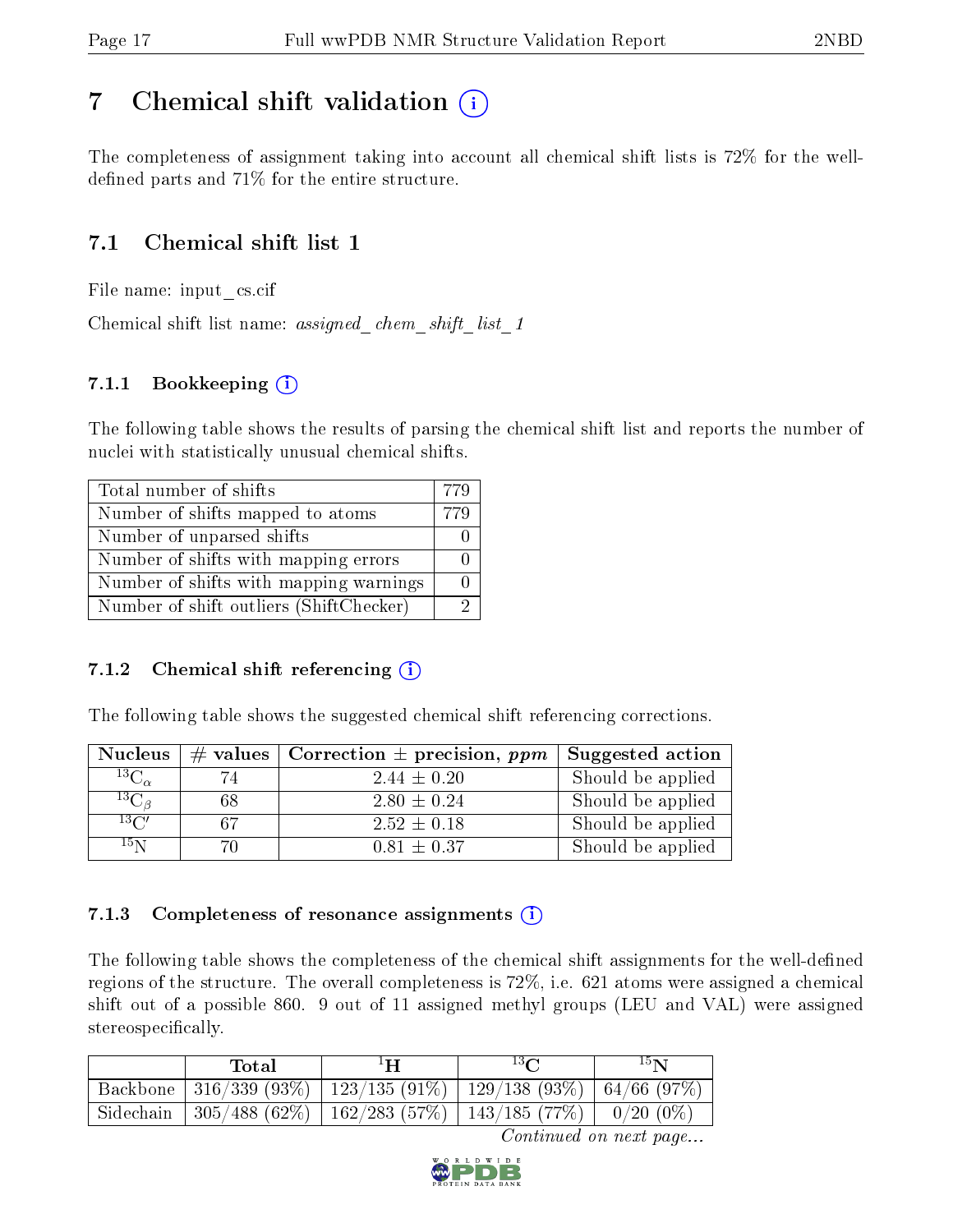| <i>Continued from previous page</i> |  |  |
|-------------------------------------|--|--|
|                                     |  |  |

|          | Total            | $1\mathbf{H}$ | $13\,$ $\cap$    | $15\mathbf{N}$ |
|----------|------------------|---------------|------------------|----------------|
| Aromatic | $0/33(0\%)$      | $0/18(0\%)$   | $0/14(0\%)$      | $0/1$ (0%)     |
| Overall  | $621/860$ (72\%) | 285/436(65%)  | 272/337 $(81\%)$ | 64/87(74%)     |

The following table shows the completeness of the chemical shift assignments for the full structure. The overall completeness is 71%, i.e. 681 atoms were assigned a chemical shift out of a possible 958. 10 out of 12 assigned methyl groups (LEU and VAL) were assigned stereospecifically.

|           | Total           | $^1$ H $^-$      | $^{13}C$         | 15 <sub>N</sub> |
|-----------|-----------------|------------------|------------------|-----------------|
| Backbone  | $345/374(92\%)$ | $134/149$ (90\%) | 141/152(93%)     | $70/73$ (96\%)  |
| Sidechain | 336/551(61%)    | $179/321(56\%)$  | $157/203$ (77\%) | 0/27(0%)        |
| Aromatic  | $0/33(0\%)$     | $0/18(0\%)$      | $0/14(0\%)$      | $0/1$ (0\%)     |
| Overall   | 681/958(71%)    | $313/488(64\%)$  | $298/369(81\%)$  | 70/101(69%)     |

### 7.1.4 Statistically unusual chemical shifts  $(i)$

The following table lists the statistically unusual chemical shifts. These are statistical measures, and large deviations from the mean do not necessarily imply incorrect assignments. Molecules containing paramagnetic centres or hemes are expected to give rise to anomalous chemical shifts.

| Mol |    |     |        | Chain   Res   Type   Atom   Shift, $ppm$   Expected range, $ppm$   Z-score |                                                |
|-----|----|-----|--------|----------------------------------------------------------------------------|------------------------------------------------|
|     | 38 | PRO | 48.56  | $71.13 - 55.53$                                                            | $-9.5$                                         |
|     | 46 |     | 101.02 | $141.07 - 105.37$                                                          | $\mathcal{L}$<br>$\mathbf{0} \cdot \mathbf{0}$ |

## 7.1.5 Random Coil Index  $(RCI)$  plots  $(i)$

The image below reports *random coil index* values for the protein chains in the structure. The height of each bar gives a probability of a given residue to be disordered, as predicted from the available chemical shifts and the amino acid sequence. A value above 0.2 is an indication of signicant predicted disorder. The colour of the bar shows whether the residue is in the welldefined core (black) or in the ill-defined residue ranges (cyan), as described in section 2 on ensemble composition.

Random coil index (RCI) for chain A: